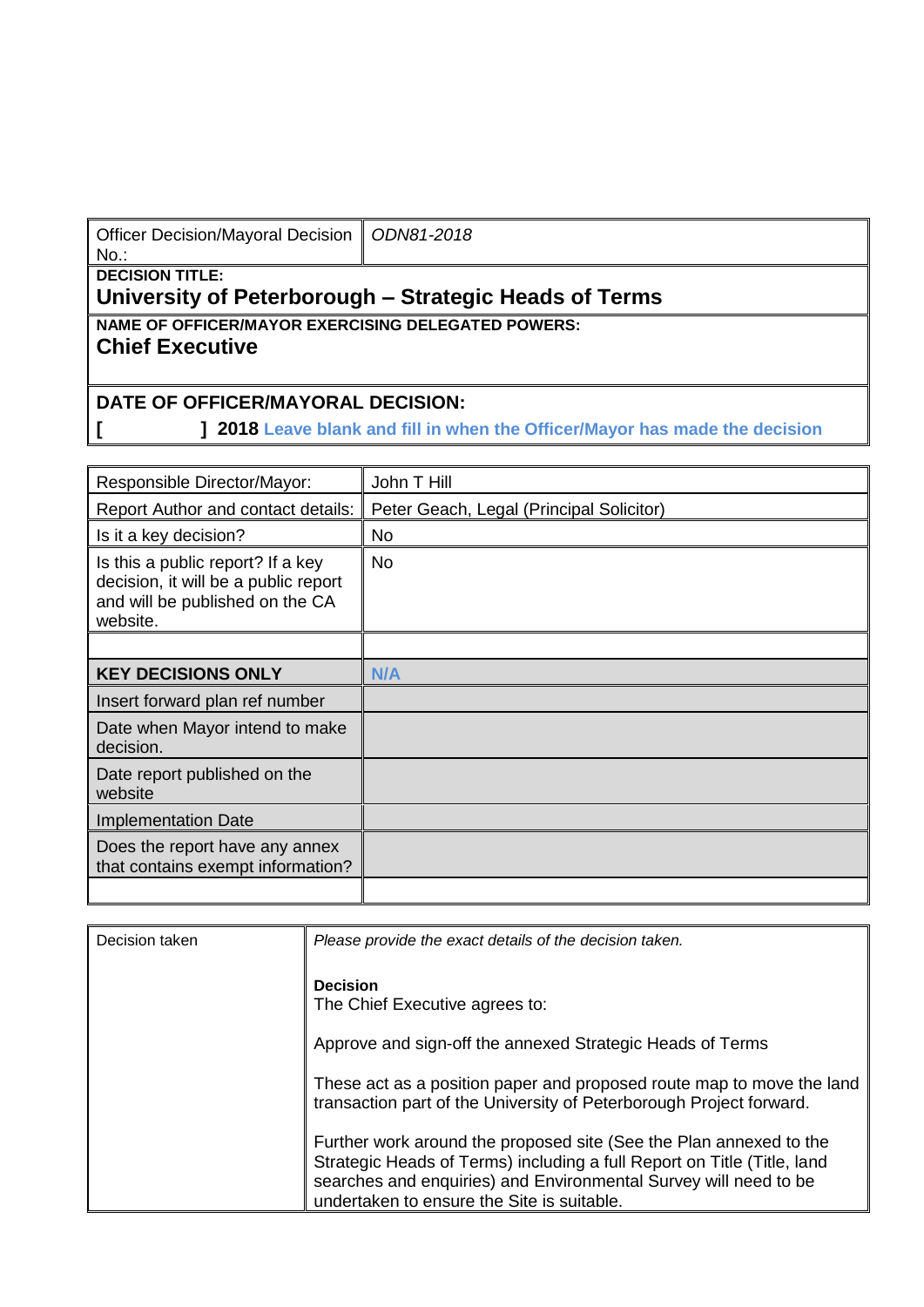|                                          | A further paper will be issued on the Land Transactional part of the<br>University of Peterborough Project once these Strategic HOTs are<br>finalised into final HOTs.<br>The purpose of this decision and annexed the Strategic Heads of Terms is for<br>the contracting parties (CPCA and PCC) to both confirm the University of<br>Peterborough Project has the correct direction of travel, to seek consent to<br>explore the methodology to achieve the best outcomes for the Project, all with a<br>view to finalising Heads of Terms and presenting these to Board of the CPCA.    |
|------------------------------------------|-------------------------------------------------------------------------------------------------------------------------------------------------------------------------------------------------------------------------------------------------------------------------------------------------------------------------------------------------------------------------------------------------------------------------------------------------------------------------------------------------------------------------------------------------------------------------------------------|
| Authorisation (delete as<br>appropriate) | This decision has been taken under:<br><b>General authorisation</b> (those decisions delegated to officers as per the<br>Constitution):<br>1. Chief Executive                                                                                                                                                                                                                                                                                                                                                                                                                             |
| Background Information                   | Following the development of University of Peterborough Project Phase<br>2 Report by Gleeds 13 <sup>th</sup> March 2018, 'Report on Interim accommodation<br>Options', Cambridgeshire and Peterborough Combined Authority<br>(CPCA) approved an allocation of £9.7m capital resources on 28 <sup>th</sup><br>March 2018 for the University of Peterborough Project. University<br>College Peterborough (UCP) is leading and developing intellectual<br>property and curriculum for the future UoP and Peterborough City<br>Council (PCC) have assigned a site for UoP permanent location. |
|                                          | In July 2018 agreement was reached by all three lead parties, PCC,<br>CPCA and UCP to pursue an amended route for the UoP infrastructure<br>delivery. It was agreed that PCC and CPCA would take the lead role in<br>the infrastructure delivery and that UCP would act in a client capacity for<br>the project build, alleviating UCP from the responsibility to deliver the<br>infrastructure project.                                                                                                                                                                                  |
|                                          | Accordingly, PCC formally identified their site, the Peterborough<br>Embankment site (see the Plan annexed to the Strategic Heads of<br>Terms). CPCA and PCC have developed the attached Strategic Heads<br>of Terms for this site in order to progress arrangements towards detailed<br>Heads of Terms and future business case development.                                                                                                                                                                                                                                             |
|                                          | A Gateway Review is currently in progress which will offer further insight<br>and advice to inform future strategy.                                                                                                                                                                                                                                                                                                                                                                                                                                                                       |
| Alternative options<br>considered.       | List alternative options considered and rejected and the reasons for rejection.<br>Do not leave this section blank or put 'None'. There is always an alternative<br>even if it is to do nothing.                                                                                                                                                                                                                                                                                                                                                                                          |
|                                          | Do nothing. This was rejected as it would have meant officers were<br>unable to respond to the Board recommendation in timely fashion.                                                                                                                                                                                                                                                                                                                                                                                                                                                    |